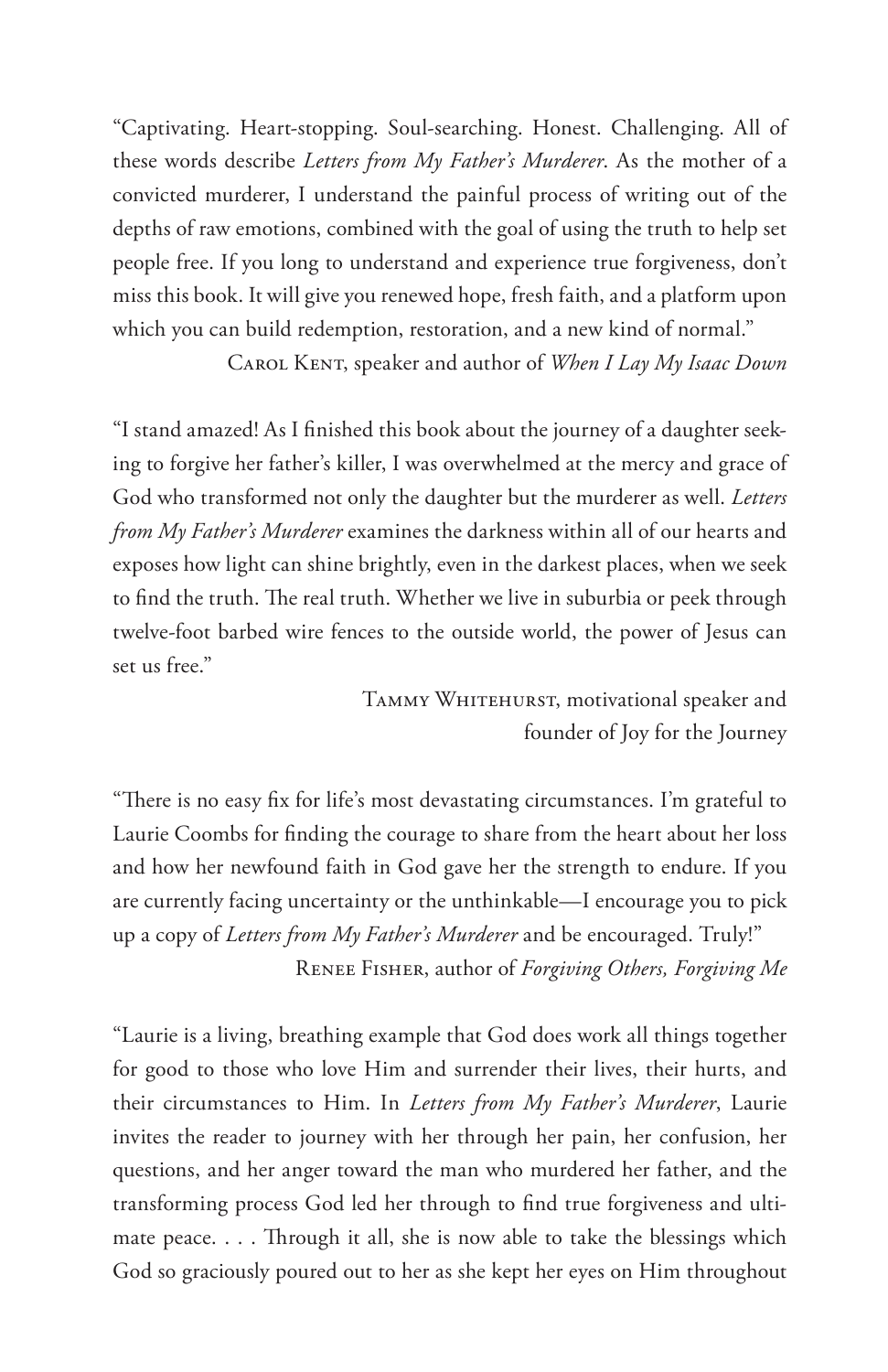her journey, and to bring them forth to bless others and encourage them in their journey of forgiveness, of trusting God, and of surrendering all to Him. It is a shining testimony that nothing is impossible with God and that Jesus came to redeem mankind to Himself. His desire is to set you free! If you have been wounded and struggle with forgiveness, this book is for you. It is truly transformational."

> Kristie Calder, founder of TRANS4MATION Ministries, speaker, and certified professional life coach

"This is a story of redemption, forgiveness, and reconciliation. Truthfully, I could not put the book down. I found Laurie's vulnerability, authenticity, and rawness refreshing. I know that this book will lead many to God's grace, not only to learn forgiveness, but to find forgiveness. Read this book carefully; you will probably discover some lies buried in your own heart."

Dan Frank, lead pastor of Grace Church, Reno, Nevada

"In *Letters from My Father's Murderer*, Laurie Coombs weaves an intriguing true story—one that captivated me from page one. This story of forgiveness, redemption, restoration, and repentance is full of real and raw emotion that brings the reader to understand their own need for forgiveness or for extending forgiveness. Though not all of us have experienced the horror of losing a loved one to murder, we all deal with our own dark corners of the heart. Laurie's motives for extending forgiveness and looking through the 'lens of the gospel' will echo in my heart for many moments to come."

Sarah Francis Martin, author of *Just RISE UP!*

"When you are a pastor, people come into your office seeking advice. You can only hope that what you offer and the small part you play will be used to the glory of God and for their joy. In these pages, you have just that. It didn't come easy or without struggle but Laurie has penned her journey of forgiveness in hopes that it can help you do the same, to the glory of God and for your joy."

BOBBY GROSSI, pastor of Living Stones Church, Reno, Nevada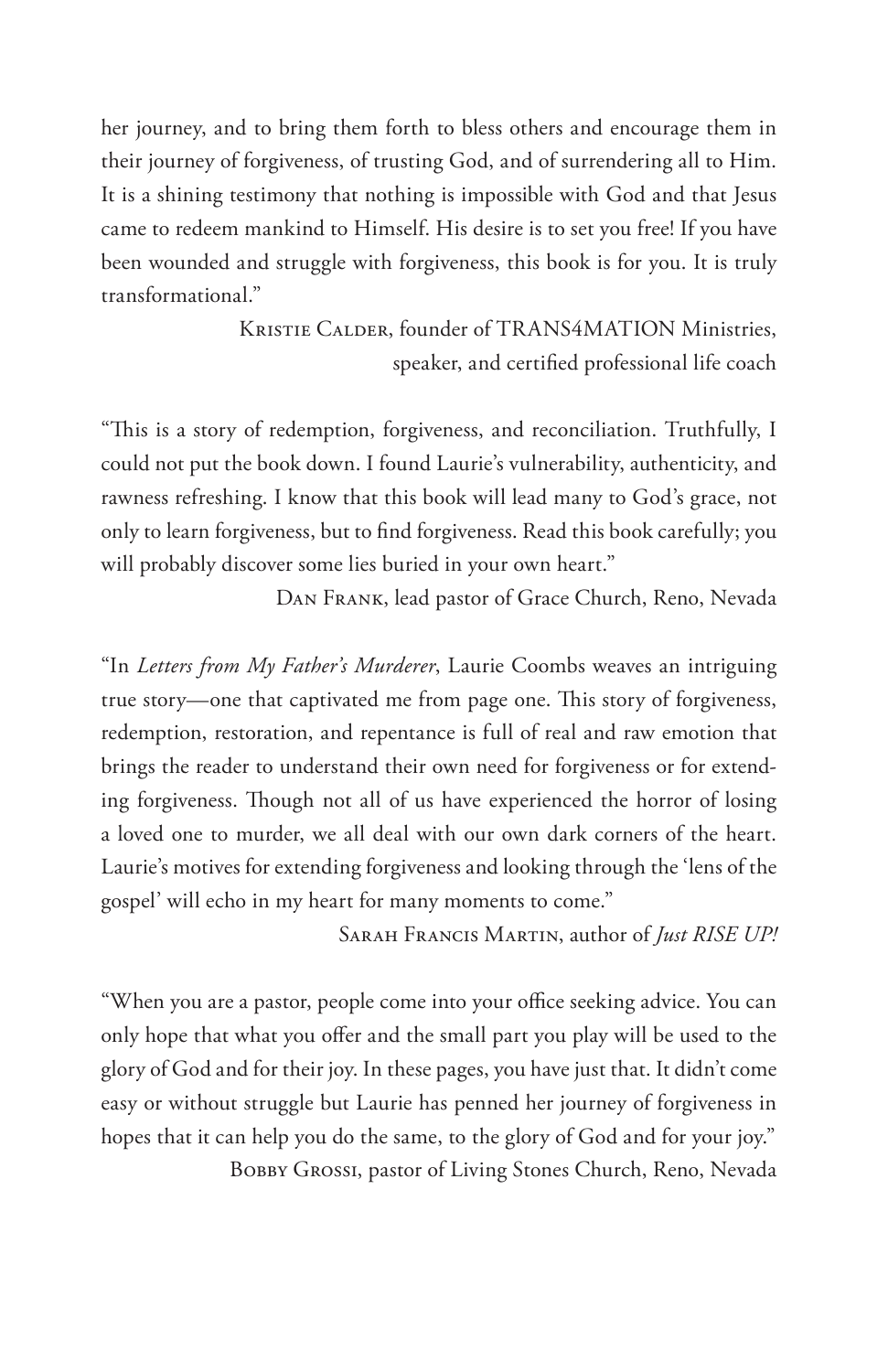# LETTERS *from*MY FATHER'S MURDERER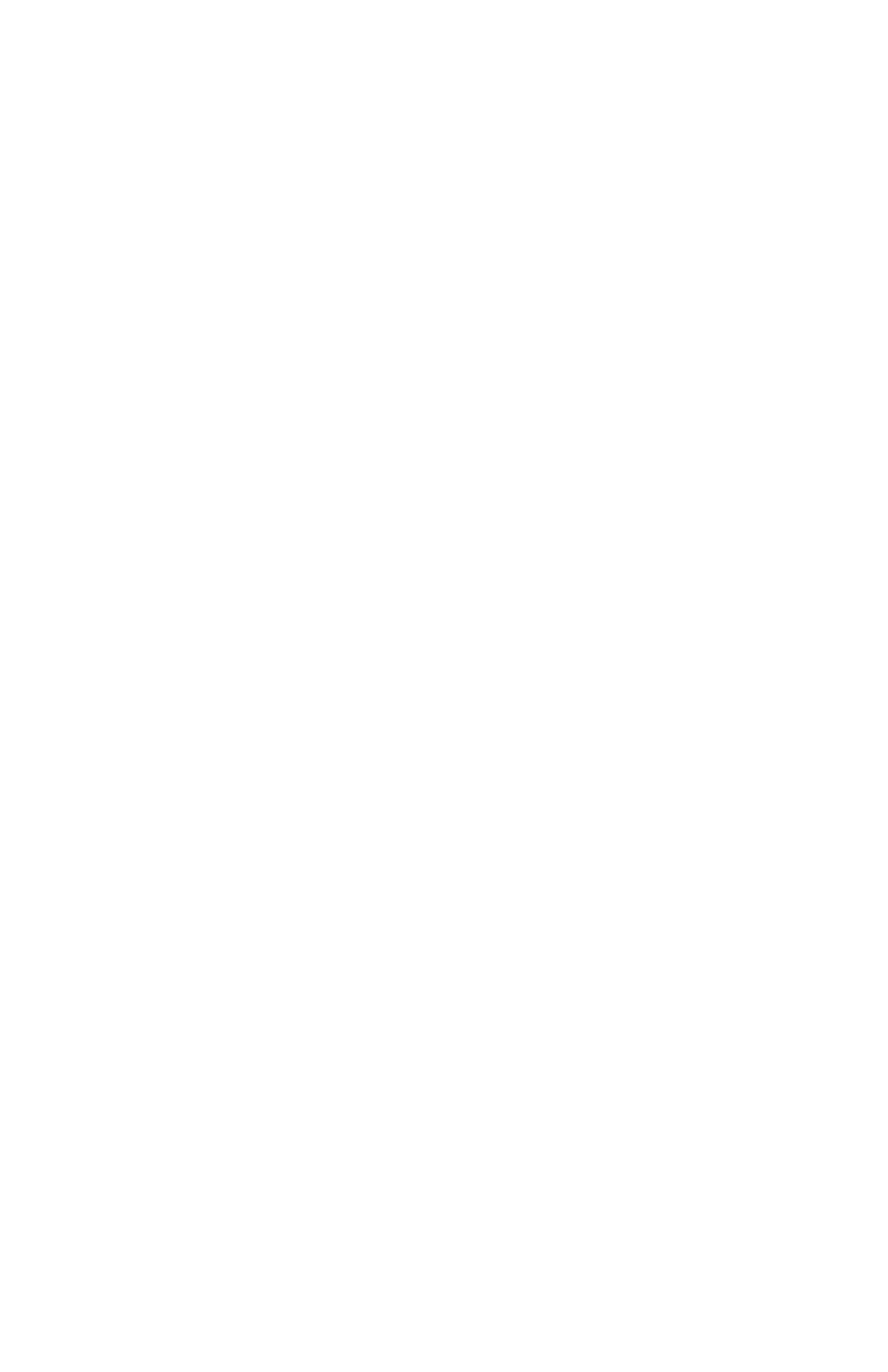# LETTERS *from*MY FATHER'S MURDERER

## **A JOURNEY OF FORGIVENESS**

## **LAURIE A. COOMBS**

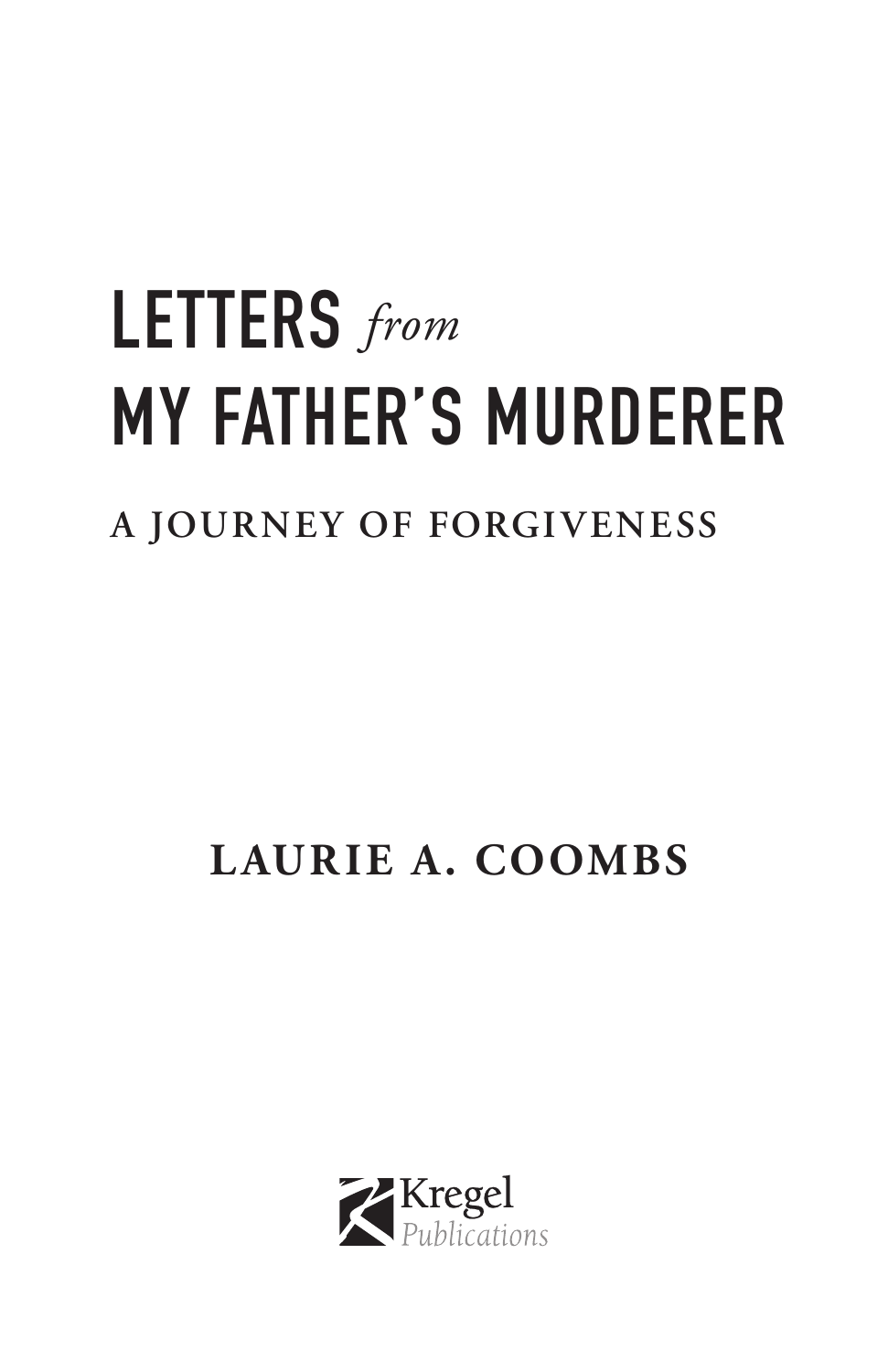#### *Letters from My Father's Murderer: A Journey of Forgiveness* © 2015 by Laurie A. Coombs

Published by Kregel Publications, a division of Kregel, Inc., 2450 Oak Industrial Dr. NE, Grand Rapids, MI 49505.

All rights reserved. No part of this book may be reproduced, stored in a retrieval system, or transmitted in any form or by any means—electronic, mechanical, photocopy, recording, or otherwise—without written permission of the publisher, except for brief quotations in reviews.

Although this case is a matter of public record, due to the highly sensitive nature of this story, the names of some individuals involved have been changed to protect their identity and privacy. All correspondence has been used with permission; portions of some correspondence have been omitted to ensure privacy. In addition, typographical or other errors have been left in the correspondence to re-create them as closely as possible.

All Scripture quotations, unless otherwise indicated, are from The Holy Bible, English Standard Version® (ESV®), copyright © 2001 by Crossway, a publishing ministry of Good News Publishers. Used by permission. All rights reserved.

Scripture quotations marked nkjv are from the New King James Version®. Copyright © 1982 by Thomas Nelson. Used by permission. All rights reserved.

ISBN 978-0-8254-4229-2

Printed in the United States of America 15 16 17 18 19 20 21 22 23 24 / 5 4 3 2 1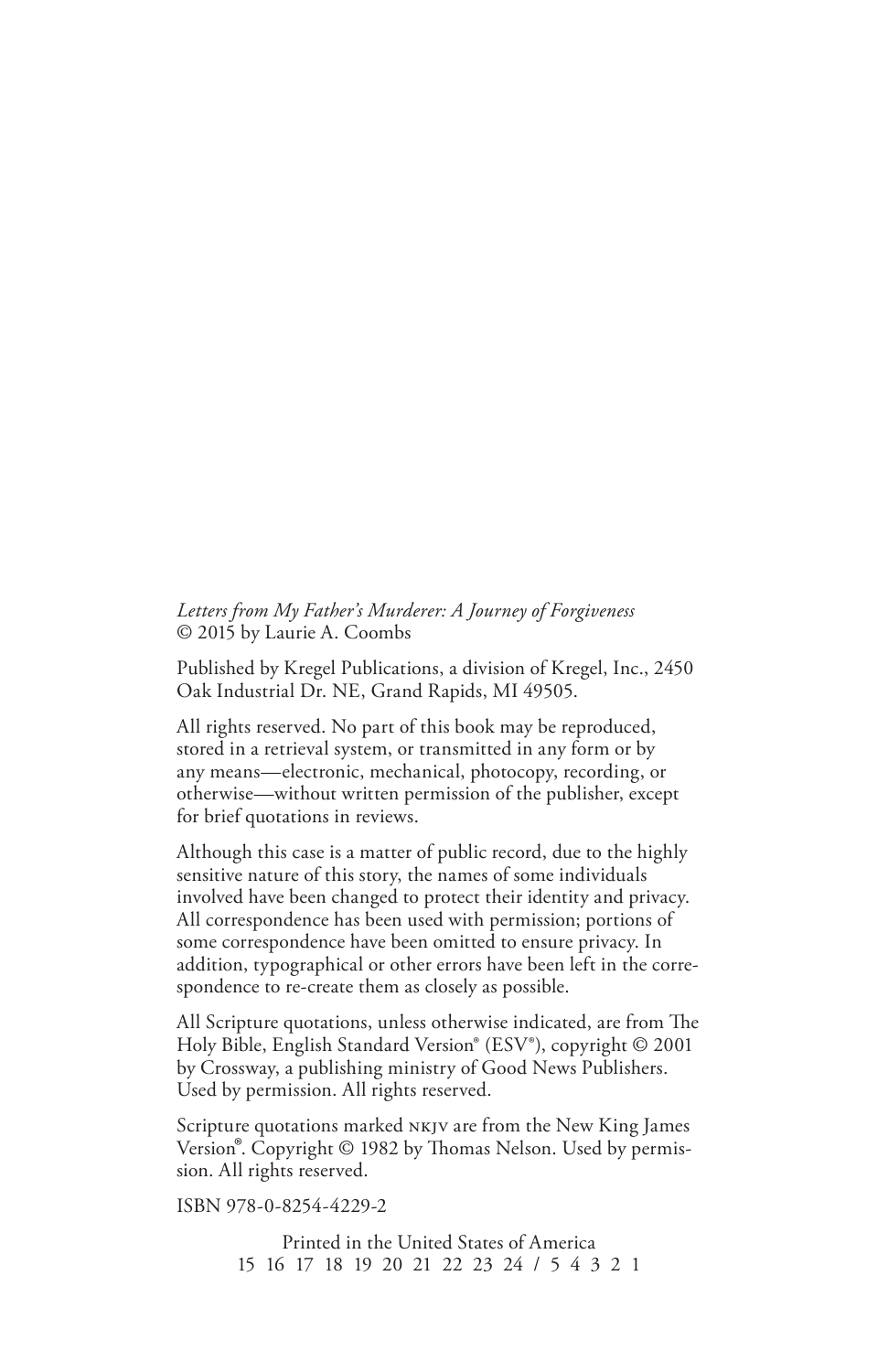*For Jesus. For Mom and Dad. For Travis. And for my amazing children. I love you.*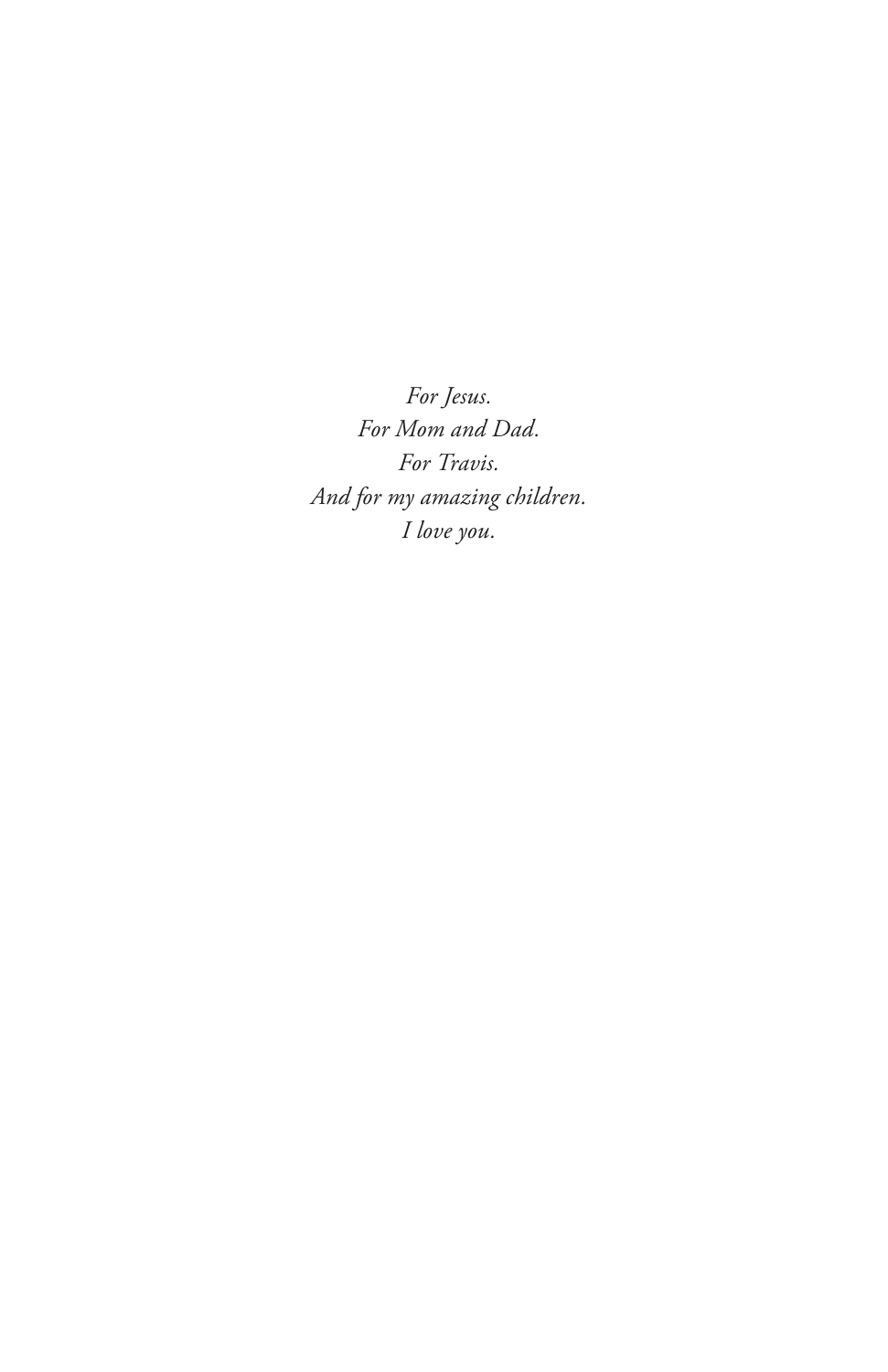*The night is far gone; the day is at hand. So then let us cast off the works of darkness and put on the armor of light.* Romans 13:12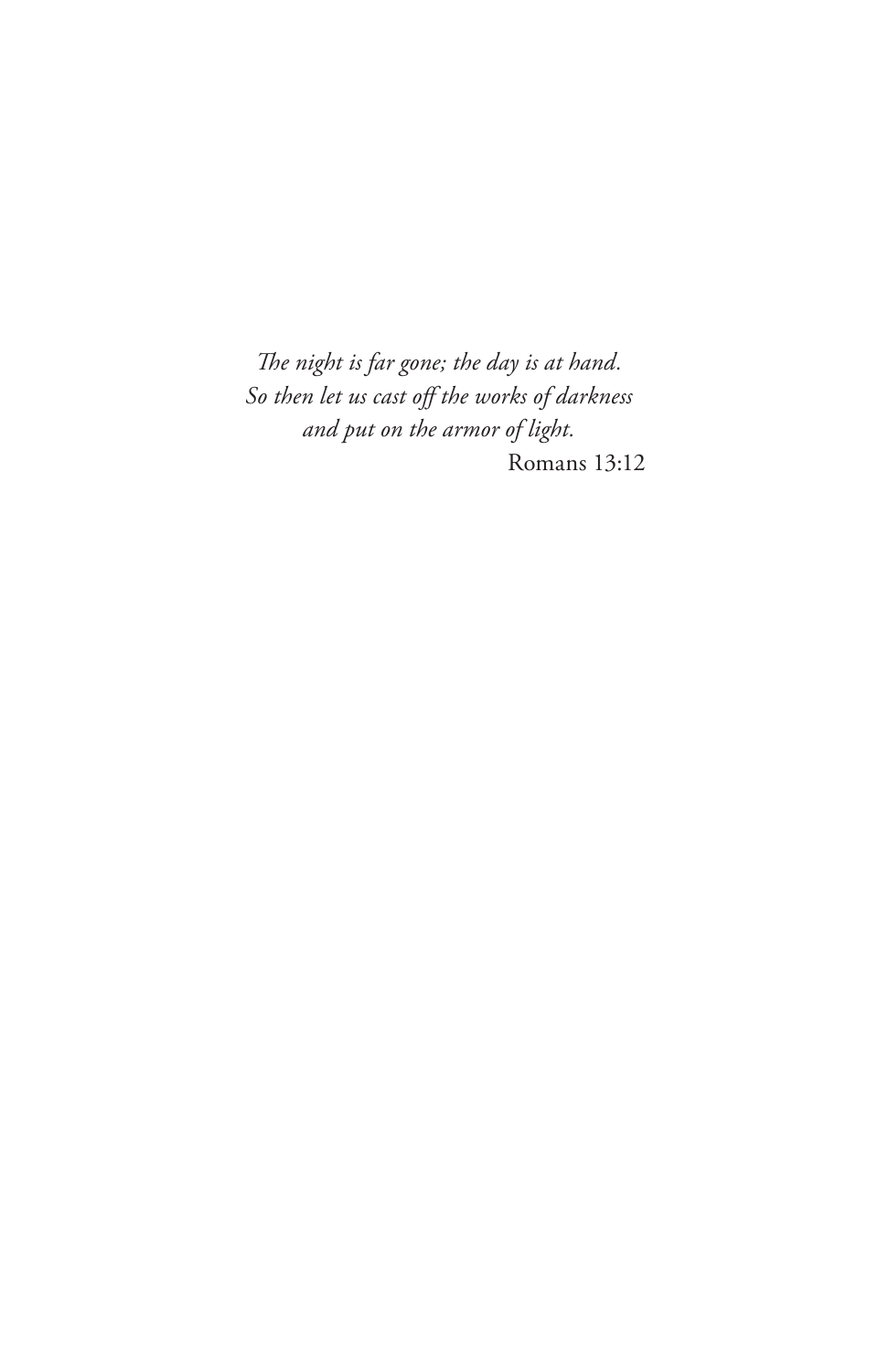## *Contents*

|                | $Introduction \dots \dots \dots \dots \dots \dots \dots \dots \dots \dots \dots \dots \ 15$ |
|----------------|---------------------------------------------------------------------------------------------|
| 1              |                                                                                             |
| $\mathfrak{D}$ |                                                                                             |
| 3              | The Light $\dots \dots \dots \dots \dots \dots \dots \dots \dots \dots \dots \dots 39$      |
| 4              | "Follow Me" $\dots\dots\dots\dots\dots\dots\dots\dots\dots\dots\dots\dots50$                |
| 5              | The Letter $\ldots \ldots \ldots \ldots \ldots \ldots \ldots \ldots \ldots \ldots \ldots$   |
| 6              |                                                                                             |
| 7              |                                                                                             |
| 8              |                                                                                             |
| 9              |                                                                                             |
| 10             |                                                                                             |
| 11             |                                                                                             |
| 12             |                                                                                             |
| 13             | Standing Ground  147                                                                        |
| 14             | Hearts Softened  152                                                                        |
| 15             | The Long-Awaited Letter  164                                                                |
| 16             | Good Triumphs over Evil  174                                                                |
| 17             |                                                                                             |
| 18             |                                                                                             |
|                |                                                                                             |
|                | Inmate Letters 207                                                                          |
|                |                                                                                             |
|                |                                                                                             |
|                | About the Author $\ldots \ldots \ldots \ldots \ldots \ldots \ldots \ldots \ldots 231$       |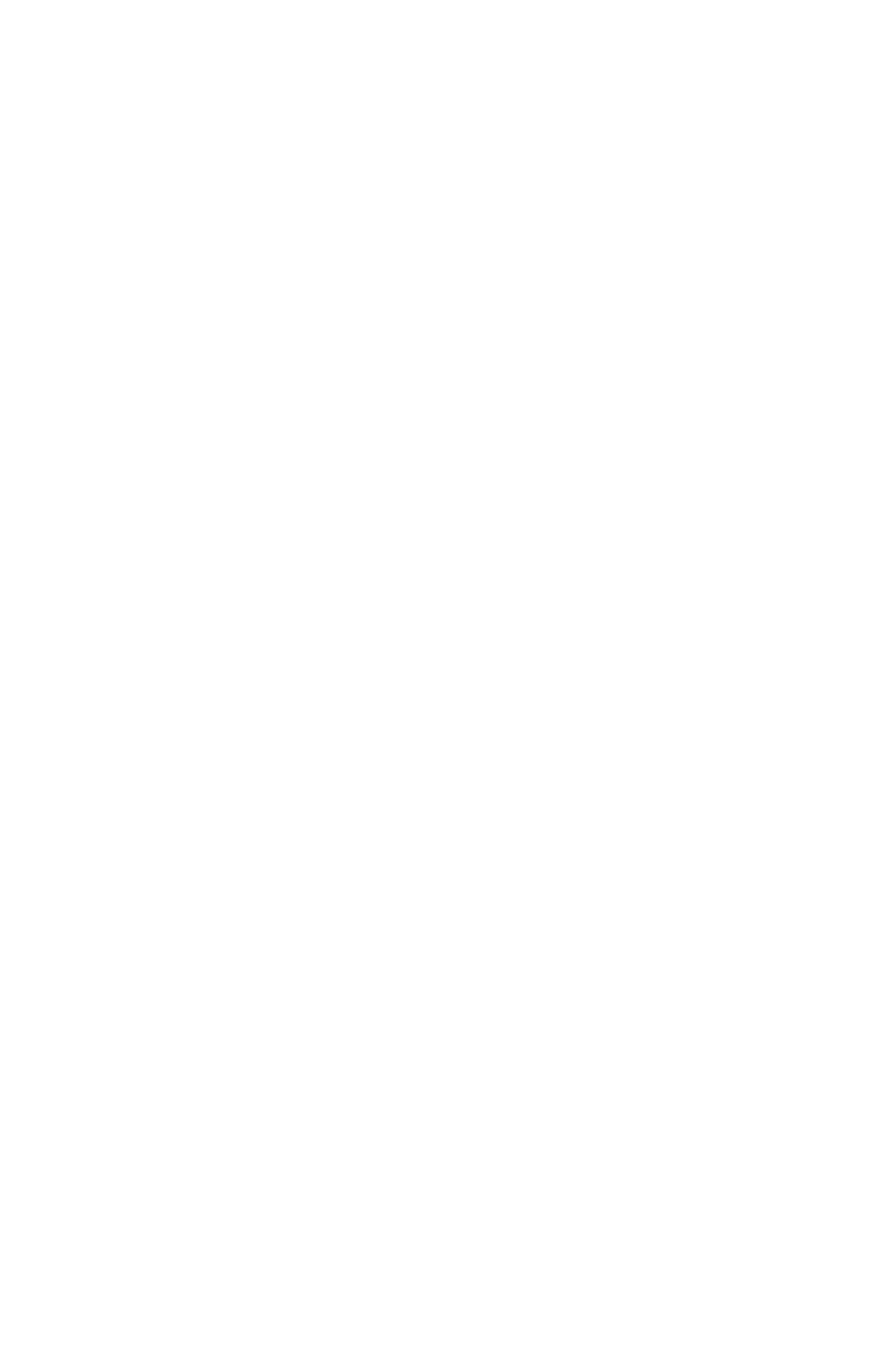### *Preface*

As I sat across from my dad at a local restaurant, he said to me, "Laurie, when I die, I want people to remember me for who I am. I don't want anyone turning me into something I'm not." It was an unusual comment. Enough to make me rest my overstuffed fajita on the plate in front of me and stare at him in bewilderment. I wasn't quite sure how to respond, so I didn't.

"It's just that, when someone dies," Dad continued to explain after a moment, "people only want to talk about the good parts of that person. But that's not who they really are. There are good parts and bad parts to every one of us."

Admittedly, as strange as the comment was, I thought my dad had a point. But I don't think either one of us knew the significance of those words when spoken. Neither one of us knew what was to come. My dad did not know when he was going to die.

But a month later, he did. Abruptly. Unexpectedly. Tragically. My dad was murdered. And that conversation we had over dinner was engraved upon my heart.

I tried to honor his request. His words weighed heavy upon my heart as I wrote his eulogy a few days after his death, and each time I spoke about his life and death, his words resounded in my mind. But still, the significance of those words eluded me for many years. It wasn't until I began to write this book—as I began to share my story publicly—that I knew why those words were spoken. I knew then, without a doubt, that the Holy Spirit encouraged my dad to speak those words to me, over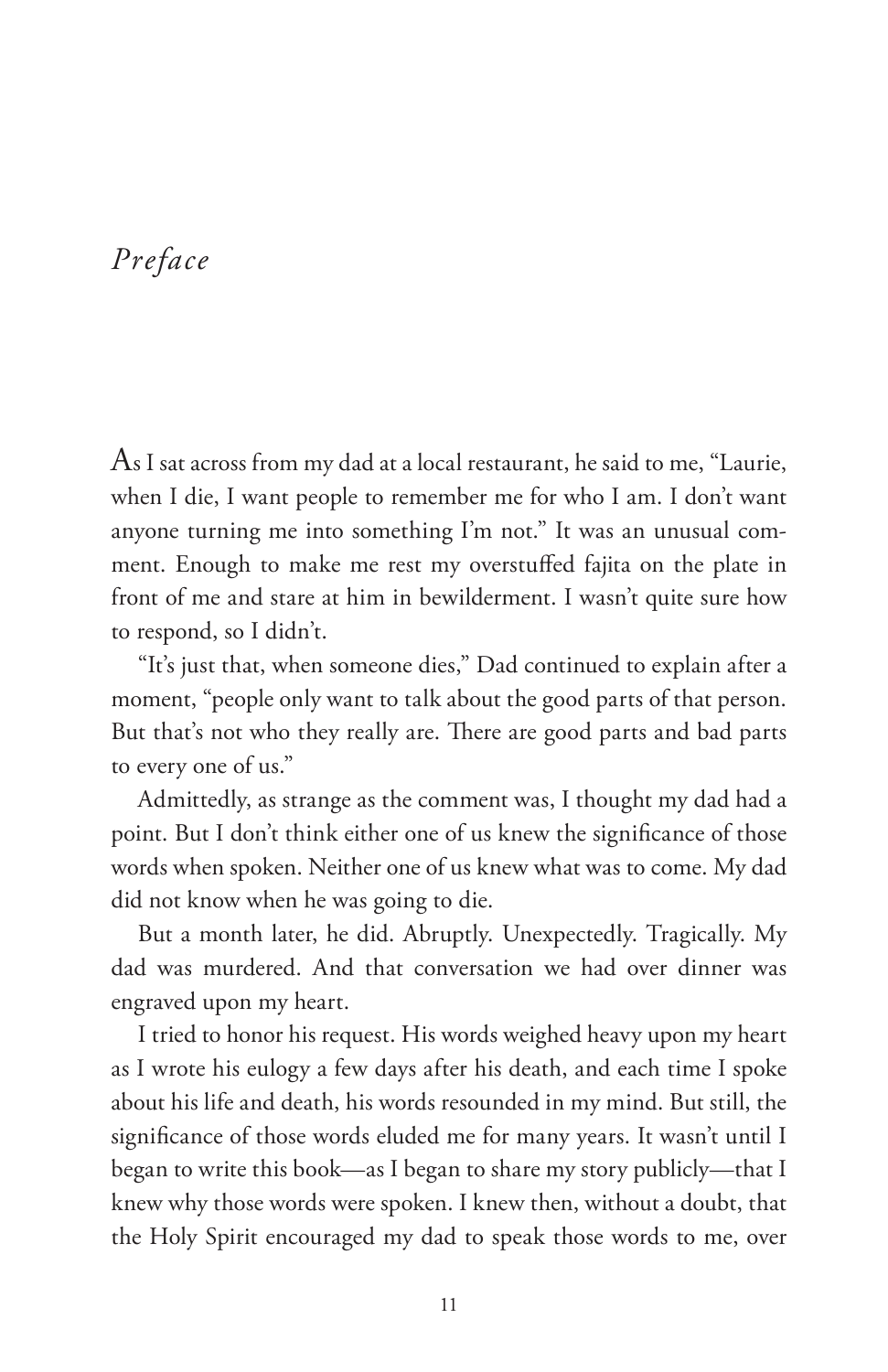a decade before I needed them, to give me the freedom to write what I have to say here.

Now, I must tell you, throughout this book I share many difficult, intimate details about my dad's murder, but this story is not ultimately about the circumstances behind my dad's death. Its intent is not to sensationalize sin or murder in any way. I honestly think our culture does entirely way too much of that as it is, and the thought of contributing to this unhealthy fascination repulses me.

No. Instead, this book is about redemption. It tells the crazy, messy story of a baby Christian having witnessed enough of God's grace to follow Jesus into the depths of her darkness, knowing good would ultimately prevail. It's the story of two enemies willing to trust God enough to walk down a path neither one wanted to enter.

This book is about learning true forgiveness.

It's about learning to love your enemies.

It's about trading bitterness for joy.

It's about freedom.

It's a book about the grace, mercy, healing, forgiveness, and redemption that can only be given by Jesus. But ultimately, it's a story that displays the glory of our God.

I never thought it possible to see any good come out of my past, let alone to see good emerge out of my dad's murder. That's not to say I abandoned all my hopes and dreams, but I had mistakenly thought any good in my future would result in spite of my past, not *as a result of it.* But I had grossly underestimated the grace of God.

You see, God loves us. He is with us, whether we recognize His presence or not. He is intimately acquainted with the inner workings of our lives. He knows what we've been through. He knows our sorrows. He knows our greatest hopes and dreams. And what never ceases to amaze me is that God continually holds His hand out toward us,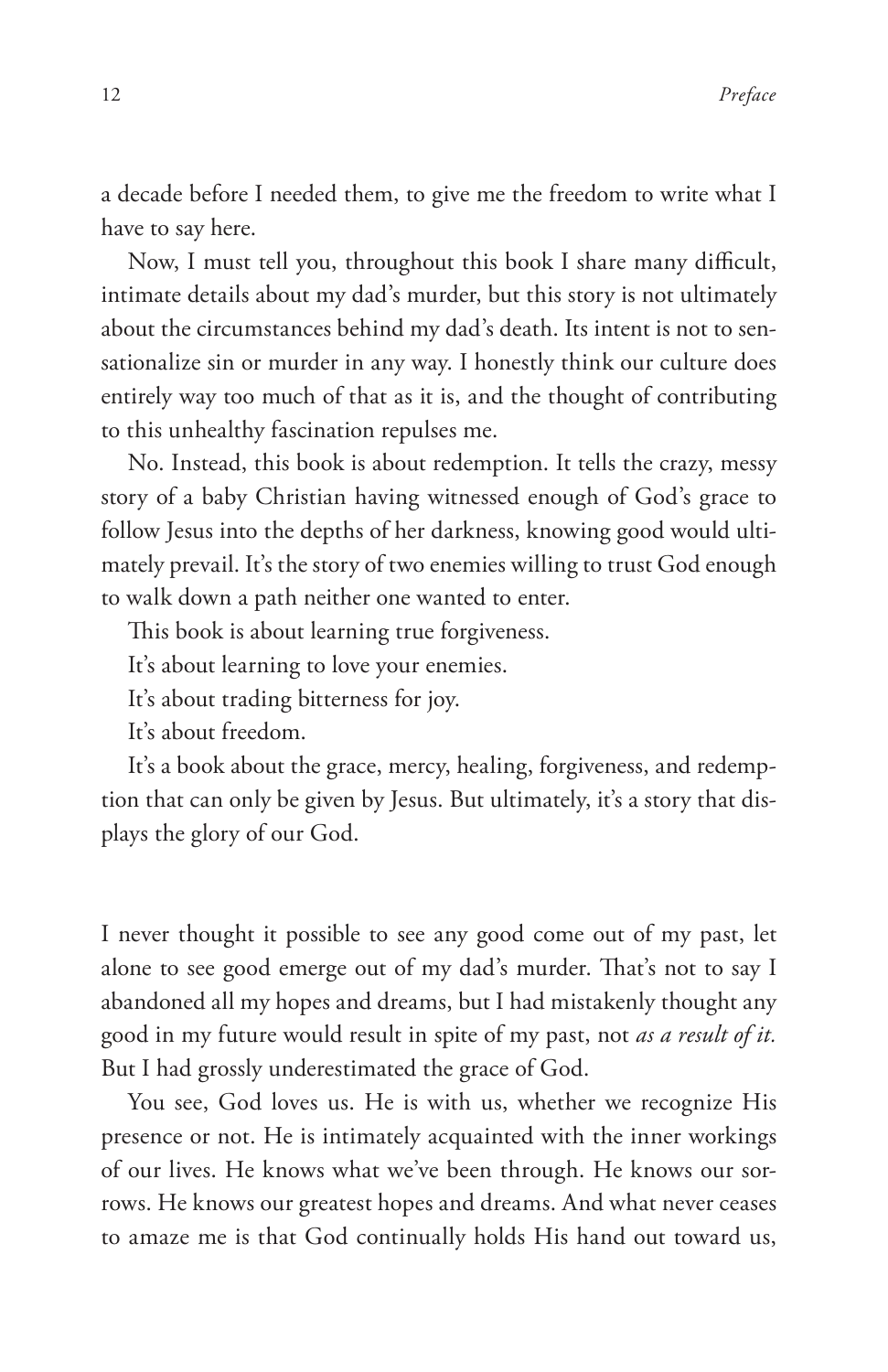beckoning us to come and receive all He has to offer despite our unruly hearts.

God has not left us to sit in our pain. Jesus came to heal. He is our redeemer, and I know it is His desire to lift each of us out of our despair and bring us in—to a new, better place. A place rich in beauty and blessings.

But I must confess. The path toward redemption isn't easy, and it's certainly not pretty. It requires us to lay ourselves down before God. To take His commands seriously. To not only read the Bible and agree with its precepts in thought, but to *do* the Word of God. To do whatever it is God calls us to do, even when it doesn't make much sense at the time. Even when it means we must sacrifice our will for His. This, my friend, is where redemption begins. The moment we lay down our fear, our pride, and our resistance—the moment we say yes to God—we begin to experience life as He intended, the life Jesus died for us to have.

A life marked by grace.

Now, I know my story is not an easy one to embrace, but I believe it has the power to transform lives. I have witnessed God do the impossible. I have seen Him redeem a situation that seemed without hope or purpose. He has brought good out of evil, love out of hate, and peace out of despair. God has truly worked all things for good in my life. And I believe with all my heart that He will do that for you as well, if you let Him.

I pray you will.

Thank you for entering into this journey with me. For giving me the privilege to speak into your life. It is an honor not taken lightly.

*Note:* In writing this book, I tried to re-create the events, locales, and conversations to the best of my ability from my memories of them. Due to the highly sensitive nature of this story, I have changed the names of some individuals involved to protect their identity and privacy.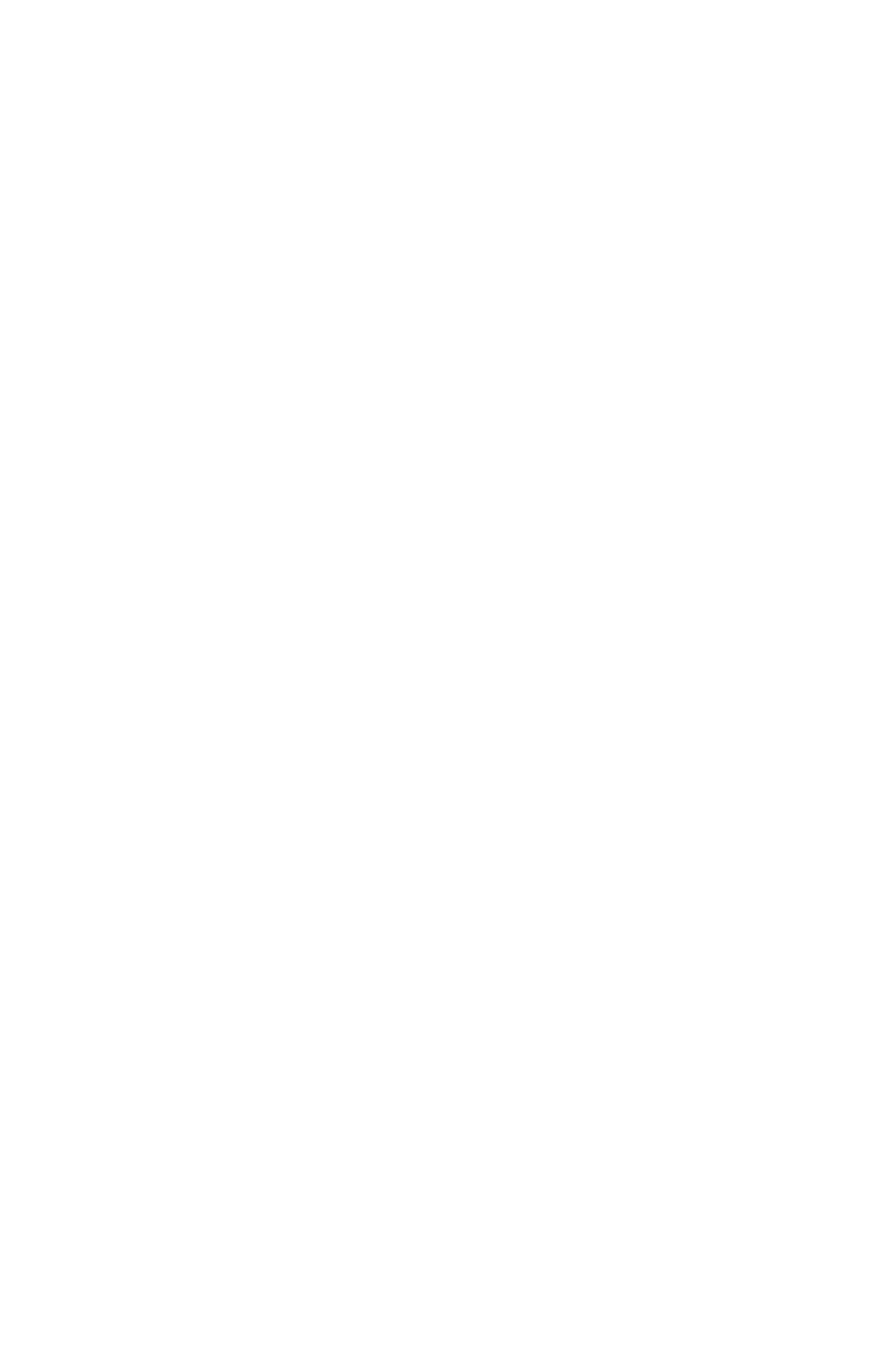### *Introduction*

I was nearing a major transition in my life. A transition I had looked forward to for many years. Summer had come. With one more semester finished and only two more left before college graduation, I could hardly contain my excitement. I was so close to the time when I'd finally be able to spread my wings and experience all life had to offer. To the time when I'd be on my own. When I could start my career and marry the man I loved.

It seemed my life was finally about to begin.

Travis and I had been dating for nearly three years at this point—all of which were long distance. He was part of my plan. Part of what I looked forward to, and I could hardly wait for the day when our goodbyes would be a thing of the past.

It was hard saying good-bye to one another over and over again; but for that summer, we wouldn't have to. Travis was coming home from the university he was attending, and I was practically giddy with excitement. The prospect of being able to spend three whole months in the same city was just about as thrilling as anything could have been.

He ended up working for my dad's construction company when he got back. This arrangement wasn't planned. It just sort of worked out that way, and I was glad it did. My dad had come to know Travis as much as he could over the years, but he didn't really know him. So I liked the idea of them spending more time together. I thought it was about time they became better acquainted.

We saw a lot more of Dad than usual at that time. The two of them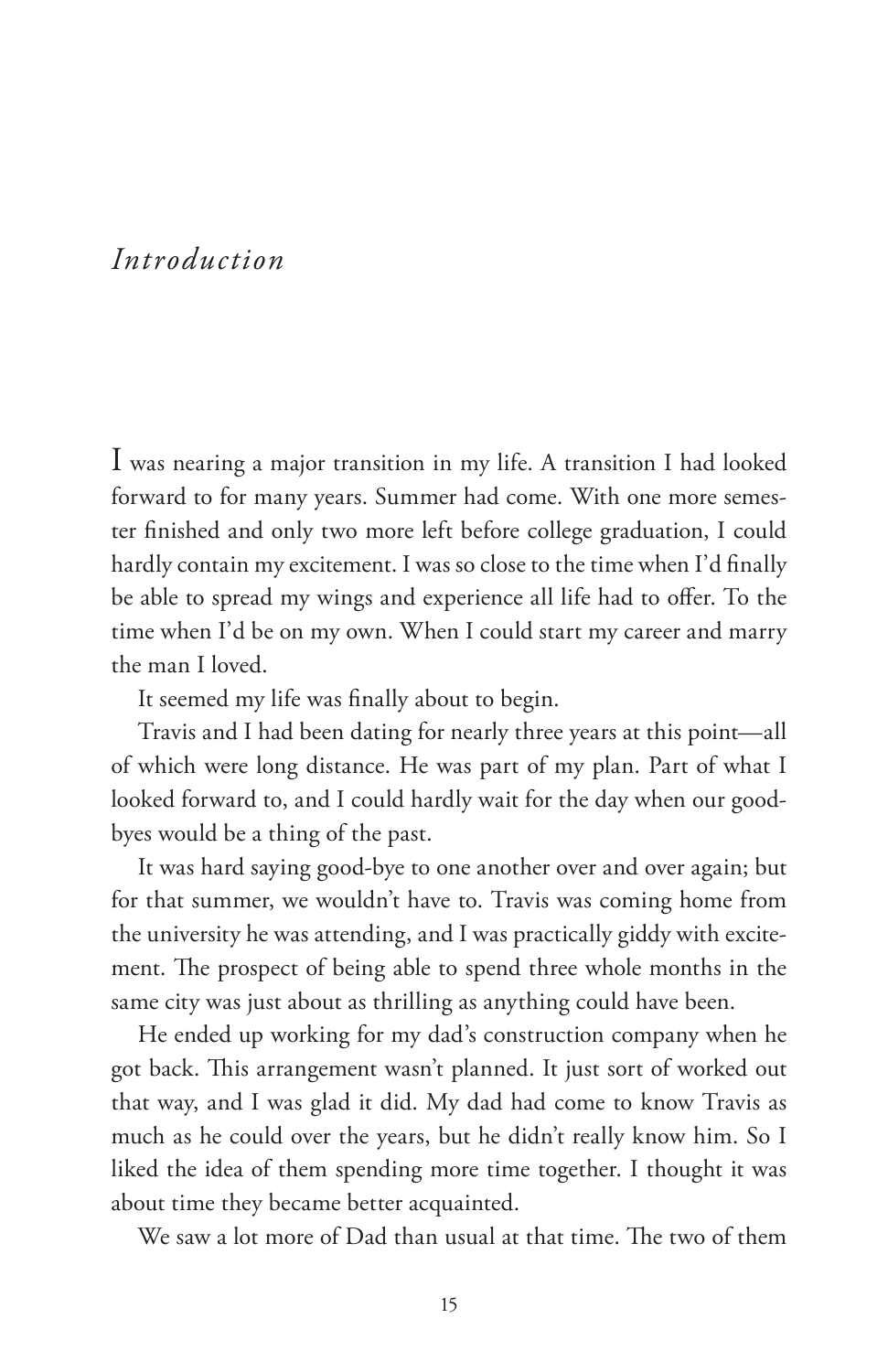working together provided opportunity and motivation for me to come around a bit more. I lived some thirty-plus miles away from the site where they worked, but I made sure to stop by for lunch or to drop off some Big Gulps every once in a while as an excuse to see them. It was kind of nice having the two most important men in my life together all the time. They really did seem to like one another, and that made me happy.

Outside of work, Travis and I were practically inseparable. It was a little ridiculous, I must say. We just couldn't seem to get enough of one another and were so tired of being apart that we felt we had to make the most of our time together. But Dad and I did do our own thing every now and again. In fact, I invited my dad to take me out to dinner one night when Travis was busy with his family. I did that a lot back then, and Dad always eagerly took me up on it. He seemed to relish every opportunity I gave him to see me.

We talked about a lot of things that night, but one part of our conversation in particular struck me. My dad told me about a woman he'd been dating. He said she was "a good Christian woman." I know it's normal for a lot of people to say things like that, but it wasn't for my dad. Not once had I heard him label someone a "good Christian." Quite honestly, I don't think he gave much importance—or thought, for that matter—to being a Christian at all, up to this point. That's just not who my dad was.

Dad didn't say much about this woman, but he did tell me a little. He seemed smitten. He lit up as he talked about her and the new direction she seemed to be pointing him toward. "I've been going to church again," he told me.

"Oh," I said, a bit surprised.

"And I've been reading the Bible, too."

"Really?" I asked. No one in my family read the Bible, especially my dad. Growing up, we had a Bible in the house, but it was the pristine white, hard leather kind you set on display and never pick up.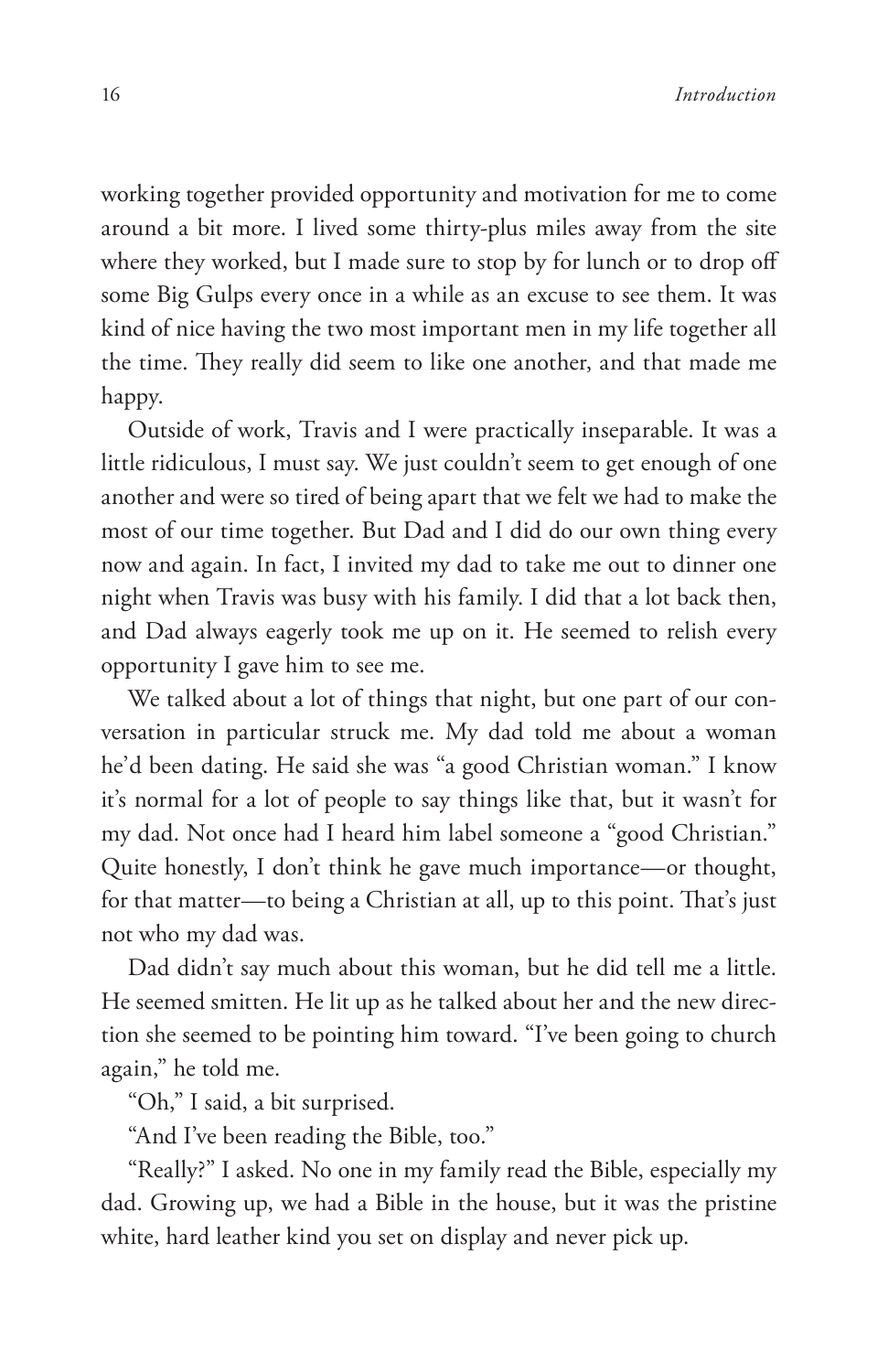He continued to talk. To be honest, I don't remember all he said, but I do remember it had a lot to do with Jesus. And I didn't get it. I smiled and nodded as he spoke, trying to be polite, while thinking, *Whatever's going to make you happy, Dad.* I wasn't trying to be condescending or anything like that. It's just that I had dismissed religion as some elaborate hoax years before. But I had to admit, as I listened to my dad speak about God, he seemed happy. And I wanted him to be happy. I wanted him to find peace in this life—a peace that seemed to escape him ever since his own dad died close to six years before—and if this Jesus thing would ultimately help him, then I was for it. Though admittedly, I didn't quite understand it.

I began to notice subtle changes in my dad after that. He never did talk to me about his faith again, but I saw it in his actions. It was nothing crazy, but there definitely was something different about him.

My dad took us houseboating on Lake Powell toward the end of that summer. A bunch of us ended up going. Travis came along, of course, as did my sister and her family. My Aunt Patsy and Uncle Rick were there with their sons as well.

It was a fun vacation. We spent the week waterskiing, wakeboarding, and tubing. We went swimming and rock jumping. We explored some of the Native American ruins, seeing petroglyphs from days of old. And we also spent quite a bit of time just hanging out with one another, talking or playing board games.

Most of our time that week was spent together, and I liked that, but as the week was coming to an end, I kind of wanted to steal away a bit of time with my dad. While the others were busy doing something else, I motioned to my dad, asking him to take Travis and me out on the boat. He hesitated for a moment and seemed to wonder whether he should invite the rest of the crew, but I quickly mouthed, "No. Let's just go." And we did.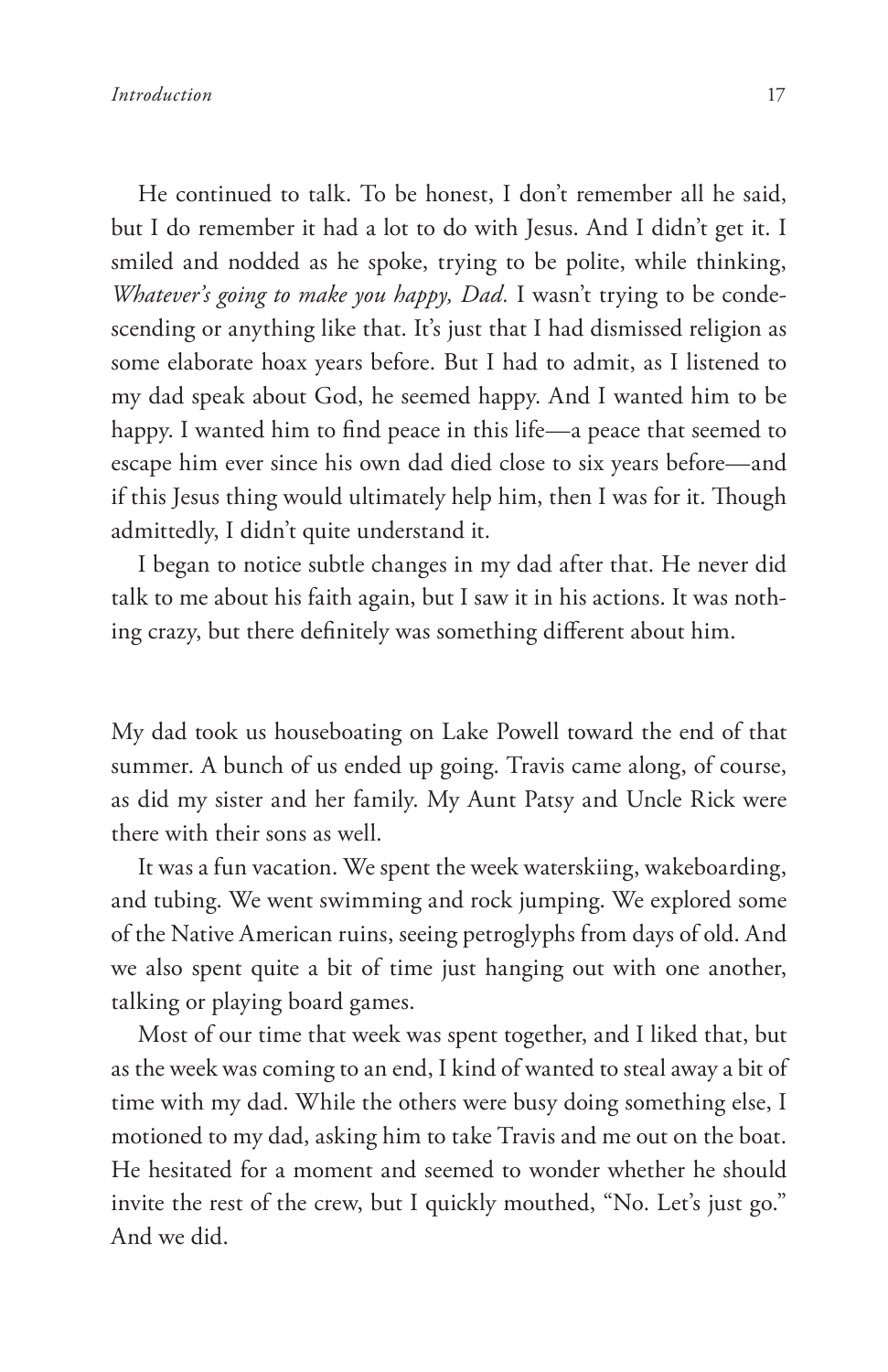Travis was wakeboarding behind the boat while Dad drove and I watched—ready to hold my orange flag high to tell other boaters to watch out for him if he fell. I smiled as I watched Travis, and I'm not quite sure if the look on my face betrayed the depth of my feelings for him or if my dad was simply thinking about all the time he'd spent with Travis himself that summer, but out of nowhere, my dad said, "I know you're going to marry that guy, and I just want you to know that I approve."

"What?" I asked, shifting in my seat. Travis and I had not broached the subject with Dad yet.

He looked at me. "I just want you to know that I think he's a really good guy."

"He is a good guy," I said.

"I really like him."

"Thanks, Dad," I said, feeling a bit awkward. "I really like him, too." Dad stared at me with a knowing smile for a few moments before I playfully pushed him and said, "Okay, stop being weird." And we both laughed.

The rest of the week went by in a blur, and before we knew it, we were packing up.

Dad was headed home, but we weren't. We had a wedding to go to the following weekend in San Diego, so Travis and one of my cousins and I figured it was a good opportunity to take a road trip.

I didn't want my dad to drive all fourteen hours alone. I felt kind of bad for him, so I rode in his truck to where our routes separated, with Travis and my cousin Jeremy following behind. I don't remember exactly where we were when Dad pulled over to let me out. It was just some dry, dusty little town somewhere in southern Utah. But I do remember receiving one of those great big bear hugs my dad always gave me, as Travis pulled up behind us. Standing there beside the highway, my dad told me he loved me. I thanked him for our trip. And we unknowingly said our final good-bye.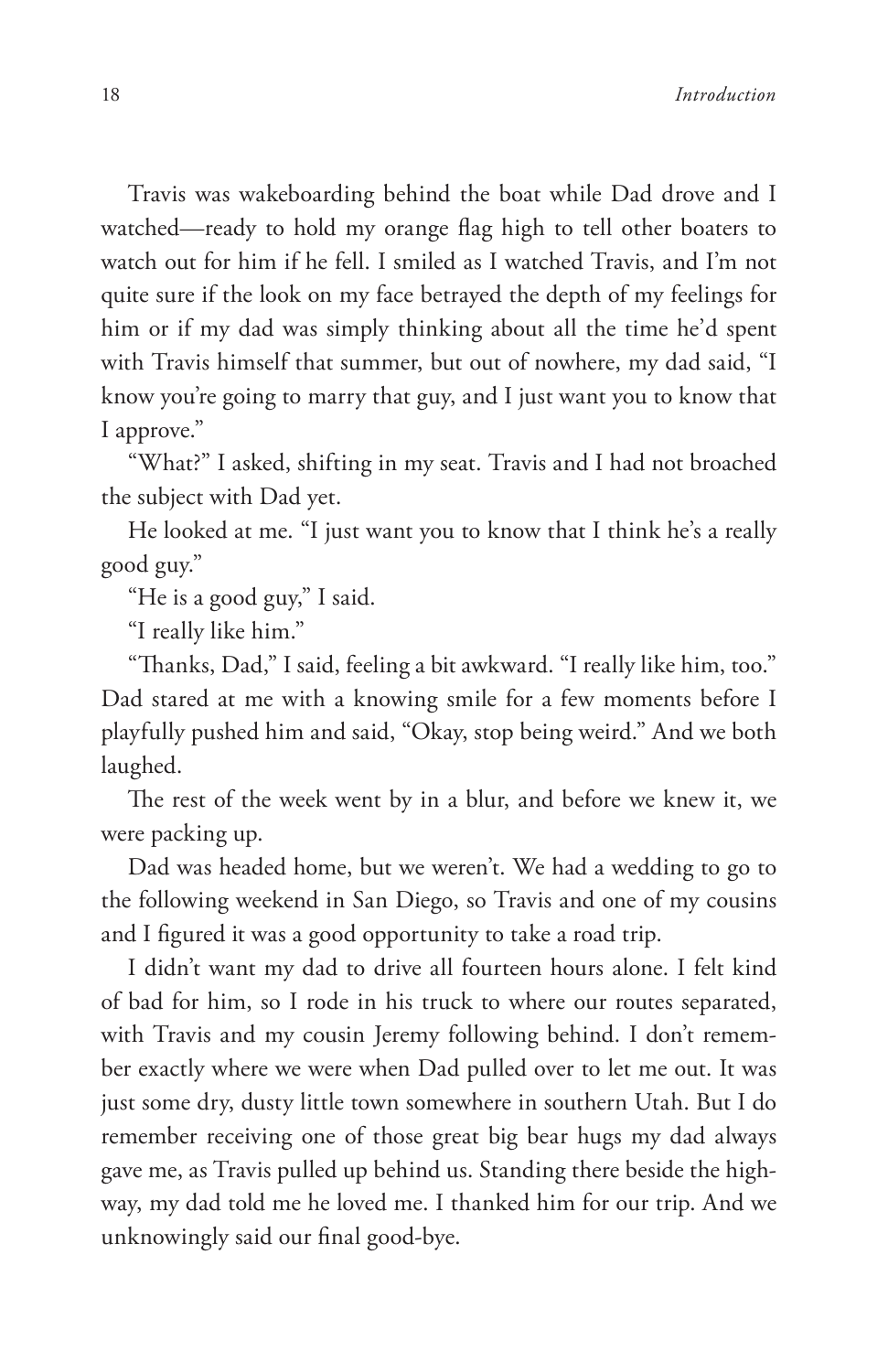# *Chapter 1* CAST INTO DARKNESS

I had always thought the world was a beautiful place, a place full of love and joy and light. I was dazzled by life, completely taken by its beauty. But just as I was coming into my own, just as I was about to embark on this thing called life—the very thing that captivated and excited me—I caught my first real glimpse of evil. The unthinkable happened and, for the first time in my life, I became intimately acquainted with the depths of human depravity. It broke my heart. It seemed all the beauty I'd once discovered was simply a veil masking the dark realities of life and, with that veil removed, the only thing left to see was darkness and pain and suffering.

*What is wrong with this world?* I wondered. *What is wrong with people?*

Aunt Patsy and Uncle Rick were standing in the light of their porch, waiting for Travis and their son, Jeremy, and me as we pulled up to their house in the darkness of early morning. We had driven all night after the wedding in San Diego through some of the most desolate parts of the California and Nevada desert. I had felt something the night before. I didn't know something bad had happened, but I had felt something. Something I cannot even begin to explain. It seemed my spirit knew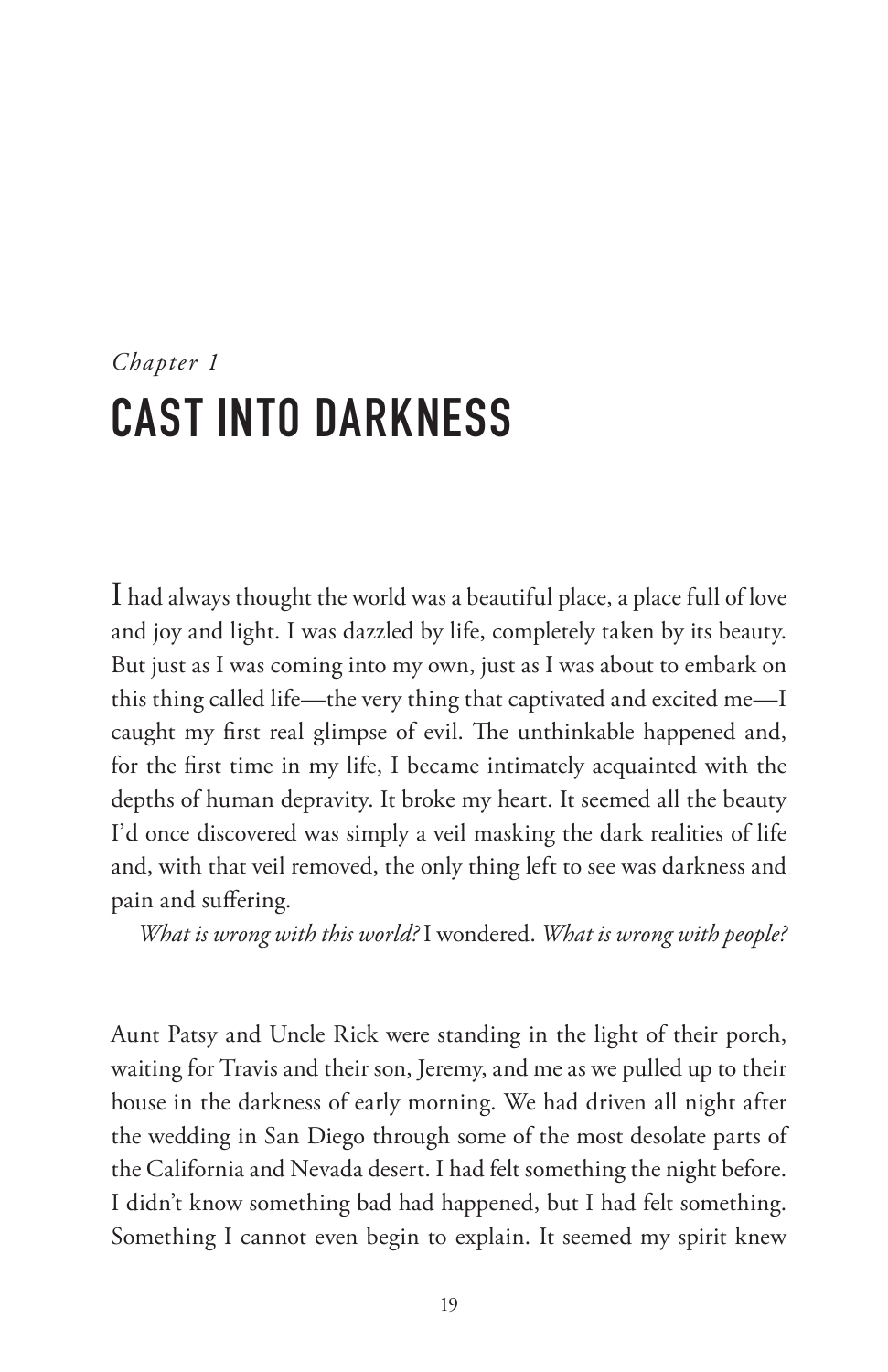what my mind had not yet been told, and all I knew was that I needed to be home.

Before getting out of the car, I paused for a moment to watch my aunt and uncle briefly from a distance. The call we had received sometime in the middle of the night asking us to come to their house had left the three of us feeling uneasy, and the sight of them on that porch only increased the feeling. They seemed anxious—deeply troubled and that scared me. I love these two people dearly, but I didn't want to see them this time. Not under these circumstances. But as they began walking toward the car, I figured I had no other option but to get out and meet them, and so I did.

The darkness seemed to press in on me as I followed Jeremy up the familiar steps toward his parents' house. Travis trailed behind. "What's going on?" Jeremy asked nervously. The question was left unanswered, perhaps not even heard by his parents, who were both looking past him to me. Aunt Patsy stared at me as I drew near, with brows furrowed and sorrow so deep in her eyes that I could not even begin to understand the depth of pain she was feeling. Tears rolled freely down her cheeks, revealing a truth I did not want to know. And in that moment, I sensed the pain I saw in her eyes would soon become my own.

Shaking my head, I adamantly whispered, "No, no, no, no, no," through my tears.

Travis came near, and I grabbed his arm a bit too tight, I imagine, as my mind began to spin out of control. It was my dad. I knew it.

"Laurie, come inside," my aunt said softly, interrupting my thoughts.

I hesitated.

I didn't want to go in. I didn't want to hear what they had to say. All I wanted was to run away. To pretend this wasn't happening. To pretend my life was no different than it was the day before, but I couldn't. I couldn't ignore what was happening. I couldn't go back. I couldn't change any of it. I knew that, and so when Travis gently urged me to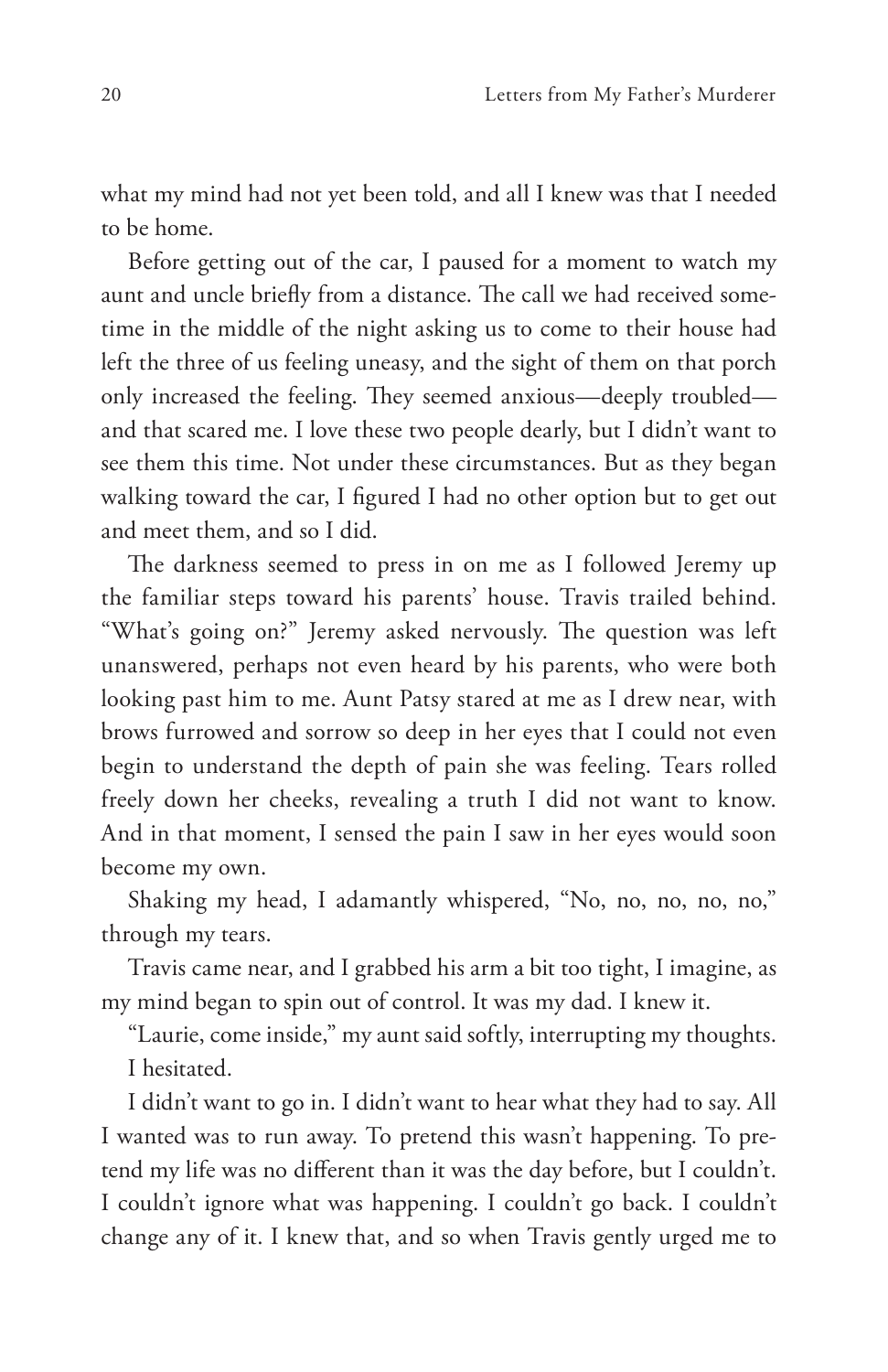go in a moment later, I did. Though every part of me was screaming inside, I unwillingly walked in and sat in an armchair in the family room to receive news that I knew would most assuredly crush my spirit and change the course of my life forever.

I don't remember how my aunt and uncle began the conversation. I'm sure they cushioned the blow somehow, but all I remember were the words, "Your dad was murdered last night. He's dead."

Travis was holding my hand, and I think I just about crushed it. I was stunned. Completely and totally taken aback. I thought maybe Dad had gotten in a car accident or been hit by a drunk driver or something. But murder? How was that even possible? We lived in a nice, quiet small town. We had a good family. We were honest, good people. How could my dad have been murdered?

"The man who killed your dad is in custody," I remember them saying as a storm raged in my mind. "He admitted to the murder. His name is Anthony Echols."

*Anthony Echols.* I knew that name. My dad had spoken to me about this man a month before. *That guy is suicidal*, I thought. *He left a note threatening suicide a while back. Why didn't he just kill himself? Why would he kill Dad when he could have just killed himself?* The thought played in my mind over and over until it came screaming out of my mouth. "Why the hell didn't he just kill himself?" I cried out with a few added expletives, as tears ran down my face.

And then I think I just about lost it.

I didn't quite know what to do with myself after that. I felt trapped, weighed down by a reality I could not accept. I could not accept the fact that my dad was gone. Taken by a senseless murderer. Snuffed out like the flame of a candle, just like that. I wanted to lash out. I wanted to scream. I wanted to hit something, throw something. I was so totally and completely full of anger and hatred that it nearly consumed me. And as I sat there in that chair, I felt a tidal wave of grief overtake every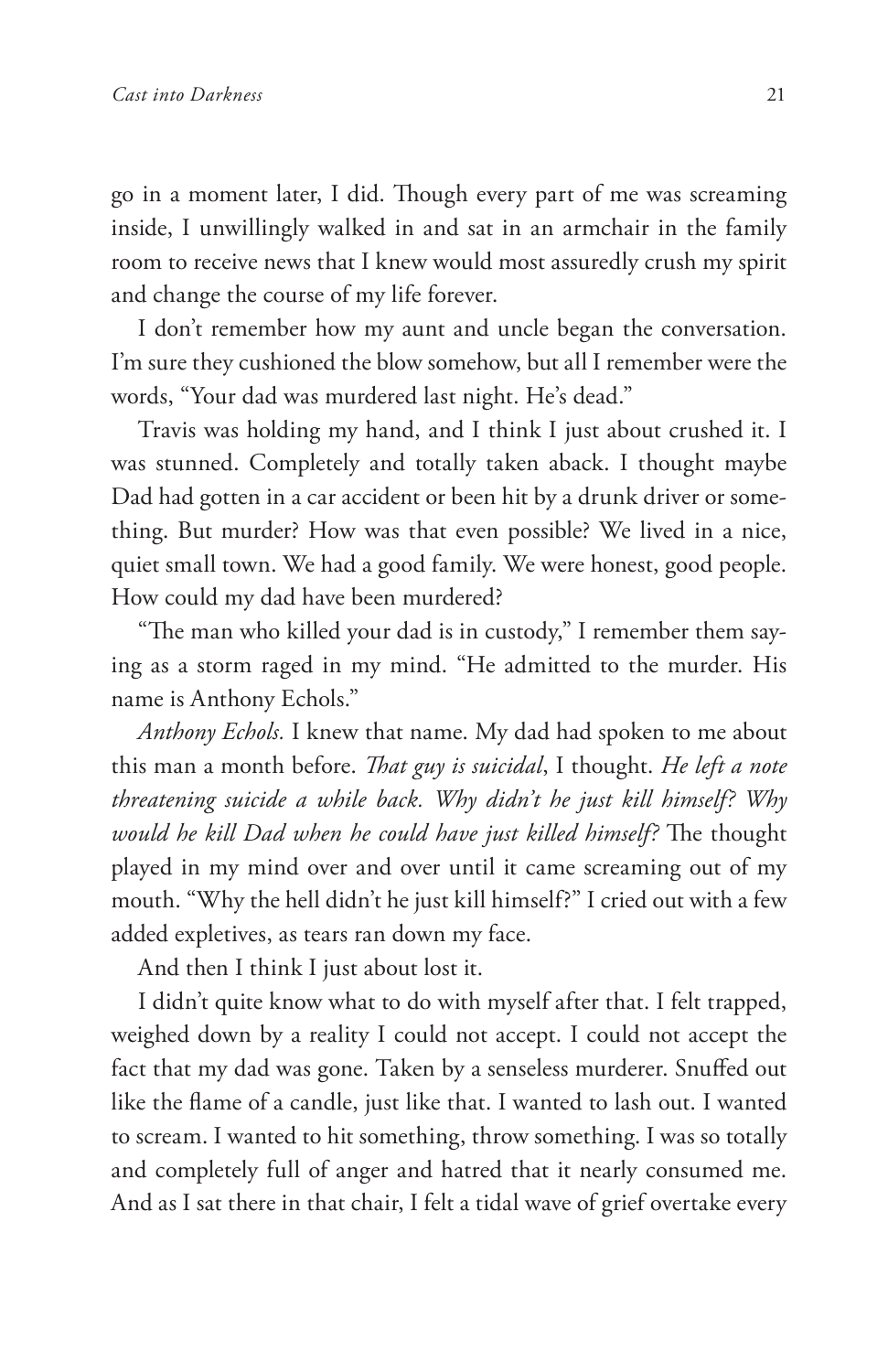part of my soul, as I came to know intimately the pain I had seen in my aunt's eyes only moments before.

I don't know how long we stayed at my aunt and uncle's house. I don't remember much of anything that happened right after I was told, but I do know that Travis and I ended up down the street at my mom's house sometime later that morning. No one was there. My mom and her husband, Gary, were still on their way home from the wedding, which suited me just fine. I needed to process the whole thing for a while before I talked to anyone else, even my mom.

I stood in the middle of the living room in a fog. I didn't know what to do. I didn't know where to go from there. I wondered how I'd be able to return to a life that even remotely resembled something normal after what had happened. And as I stared off into the distance, I was struck by just how different everything looked. The whole world seemed to have changed around me. It was light outside by this time, but even the light of day seemed to have grown dim.

Travis and I lay down to try to get some rest. I closed my eyes, hoping to escape the nightmare that had become my reality, but it seemed my thoughts only grew louder in the stillness of that room. Tears escaped through fluttering eyelids, soaking the pillow beneath my head as I wrestled through the pain. I thought about my dad. About what he must have gone through the night before, and it simply tore me up. I wondered if he knew he was going to die. If he was scared. If he died quickly or suffered a slow death. And then it hit me. "He's gone," I whispered to myself. The full weight of what had happened pressed in on me. *I'll never be able to see my daddy again*, I thought sobbing uncontrollably. *I'll never have the chance to say good-bye. Or tell him I love him. He's gone. He's gone forever.*

I didn't know if what I was asking was even possible but, with eyes closed and hands tightly clutched around the sheet covering me, I silently pleaded with my dad to show himself one last time. I had heard stories of people coming in spirit to their loved ones moments after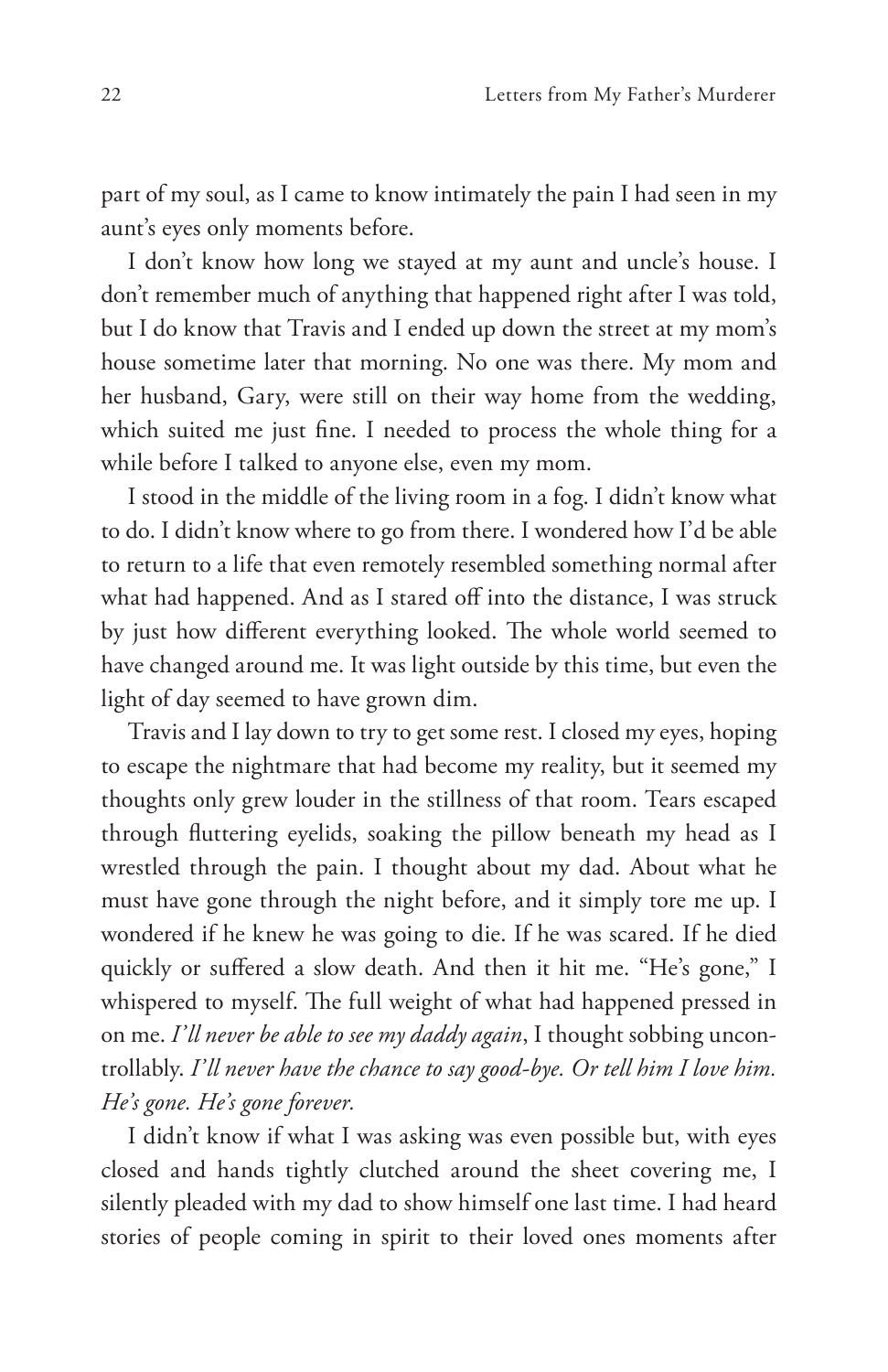their death, and I wanted that. I desperately wanted to see my dad one last time. I wanted to know that he was okay. That he was in a better place. So I implored the heavens and begged my dad for a vision. I spent hours, it seemed, silently pleading, *Please . . . please show yourself . . . please*, until I fell silent in exhaustion.

I never did get what I asked for, and I'd be lying if I told you I wasn't disappointed about that, but as I lay perfectly still in that bed, no longer able to plead or cry or think, I did feel something. Even as an unbelieving skeptic, I could not deny the very real, peaceful presence in the room with us that morning. I couldn't explain it, and I certainly did not know what it was, but I felt it. And Travis did, too.

Mom came home a little later, just in time to help us field calls from reporters. None of us had done anything like this before, and we really didn't know what we were doing, but we tried our best, pushing our way through with a sense of duty and a desire to honor my dad. That first day was a long, terrible day. And as it came to a close, we all sat together in front of the TV to watch the news through dry, bloodshot eyes.

My family and I tried to pick up the pieces after that. Mark and Sheri—my brother and sister—and I were the heirs to Dad's estate. We were all in our early twenties at that time, entirely too young to be dealing with all that entailed, especially under these circumstances. And while I can't speak for my brother or sister, I certainly did not feel equipped to be doing what we were doing, so I welcomed all the help my mom and extended family offered. But there was still plenty we had to do on our own.

Here's the thing. After a normal death, there are wills, trusts, probate, distribution of property, and a funeral to arrange, but when someone is murdered, it's a different story altogether. On top of all that normal stuff, there are countless meetings with the DA, preliminary hearings, and a trial to deal with. But with all that aside, I think the most difficult thing I had to endure was the day Dad's house was released back to my family and me.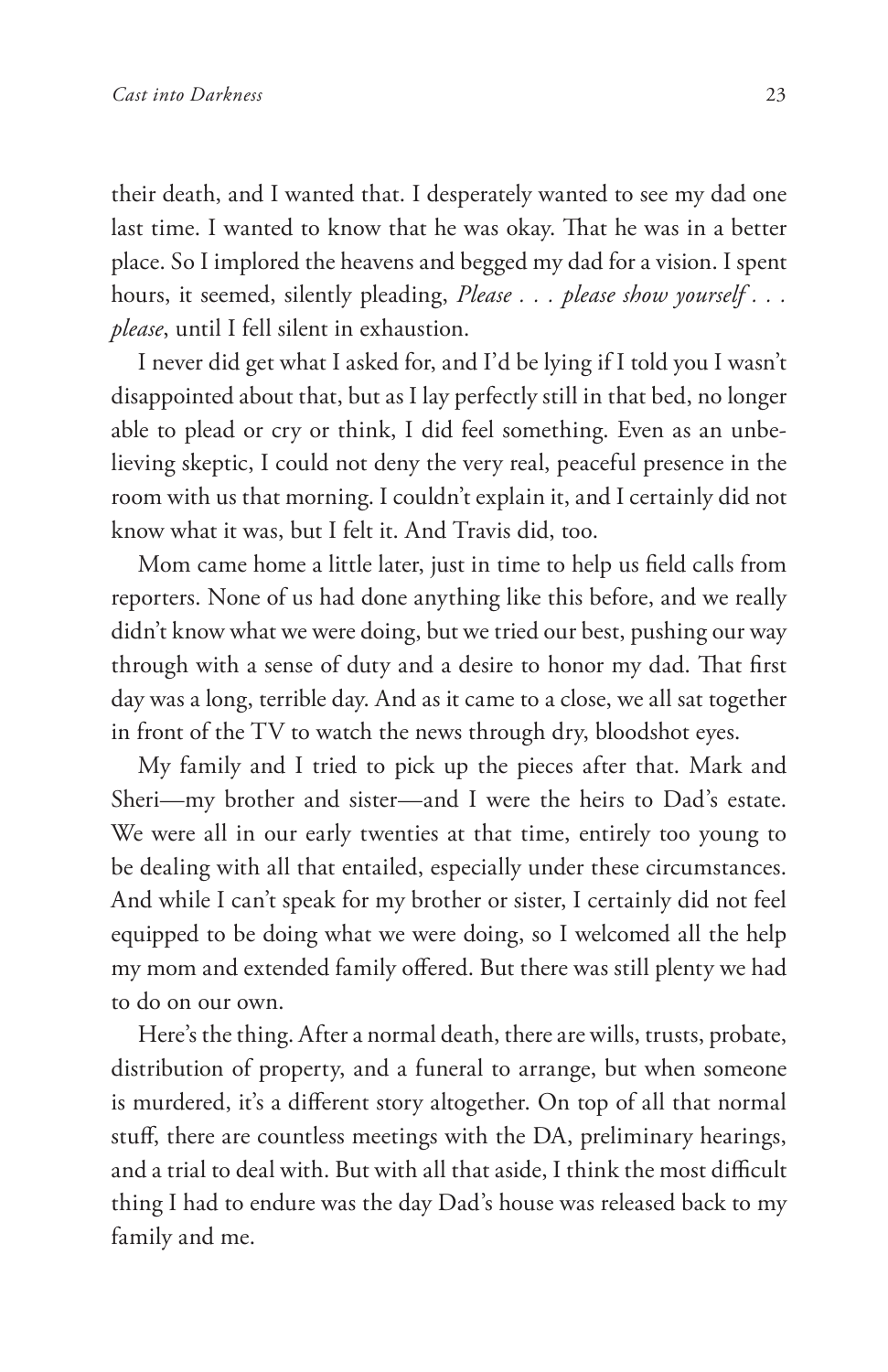My dad had been murdered in his home and several days later, after the investigation was complete, it was time to take ownership of the property. I didn't want anything to do with it. I hated the very thought of having to deal with that place, but we had no choice. The house was legally ours.

Most people don't really think about this, but crime scenes are not cleaned up by the sheriff's department. They're given back to the legal owner just as they're found. I'm not sure if that's the case across the board, but that certainly was our experience. And let me tell you: that was a pretty awful thing to deal with.

The prospect of going to that place was daunting. I knew it was going to be ridiculously difficult for me to go into the house. To see the place Dad died. But I also knew that I needed to face the reality of what happened. And I figured if I didn't deal with it, others would be forced to deal with it in my stead.

Travis and I, along with my mom and brother, drove over to the house the day it was to be given back to us. As we pulled up, we saw several of my uncles carrying a bloodstained couch out of the house. I watched them for a moment, then turned away quickly as they loaded it into the bed of a truck headed for the dump. My uncles had apparently received permission from the sheriff's department to show up a bit early to remove a few things before we came so we wouldn't have to deal with them. They were there to carry part of our burden. I didn't know they were going to do that, but I was grateful they did.

Dad's camper was still loaded on his truck from our Powell trip. His boat was parked next to it. It seemed my dad hadn't even had the chance to fully unpack, and that made me sad. I stared at that camper for a moment and thought about all the fun things I had done with my dad growing up. About all the camping trips and the times we spent out on a lake somewhere. So many wonderful memories came to mind and, as I thought of them, I simply couldn't believe they were over. I thought I had so much more time with my dad, but time had run out.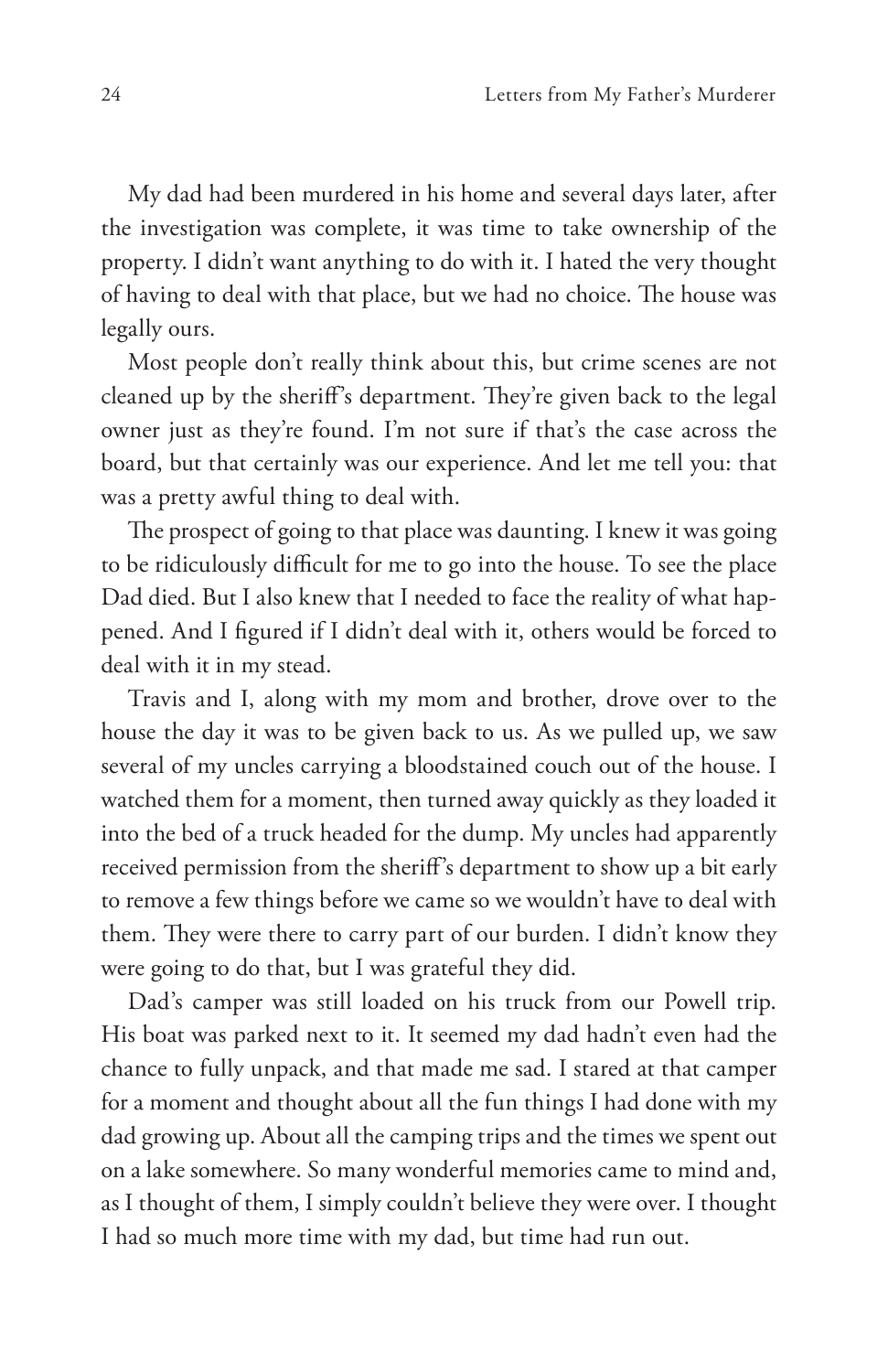As we got out of the car, Travis grabbed my hand tight and held it close to his body. I was thankful to have him there. He hadn't left my side since we had heard the news several days before, and I don't think he did until fall semester began later that month.

Some of the deputies on the case were standing on the front lawn, waiting for the appropriate time to approach us. My mom and brother walked up to them first; Travis and I slowly followed. I can't begin to explain how I felt in that moment, out in front of that house. No words can capture the full range of emotions. I was terrified, literally trembling with fear, as I looked at that house and thought about what I'd see inside.

I didn't really want to go in there, but I felt like I needed to face it, though I wasn't sure I'd make it through unscathed.

"Are you sure you want to go in there?" I heard Mom ask. She looked concerned. She hated that her children had to go through this whole mess.

"Yeah," I said.

I walked into the garage with Travis, behind Mom and Mark, looking for signs of anything out of the ordinary before going into the house. I seemed to have unintentionally taken on the role of detective, carefully noting every detail as I went. I wanted Anthony put away for life, and so I slowly and carefully searched every corner of that house to ensure nothing was missed.

The house was relatively clean except for the place the couch had been. My uncles had done their best to protect us but, even with the couch gone, the bloodstained carpet gave evidence to what had taken place several days before. I turned away the moment I saw that crimson stain, hoping to protect my heart; but a moment later, I found myself staring at it, wishing things had turned out differently.

The funeral took place a day or so later. I remember standing in front of hundreds of people, looking out over a sea of faces blurred by my tears. My voice quavered as I spoke of my dad. I really did love that